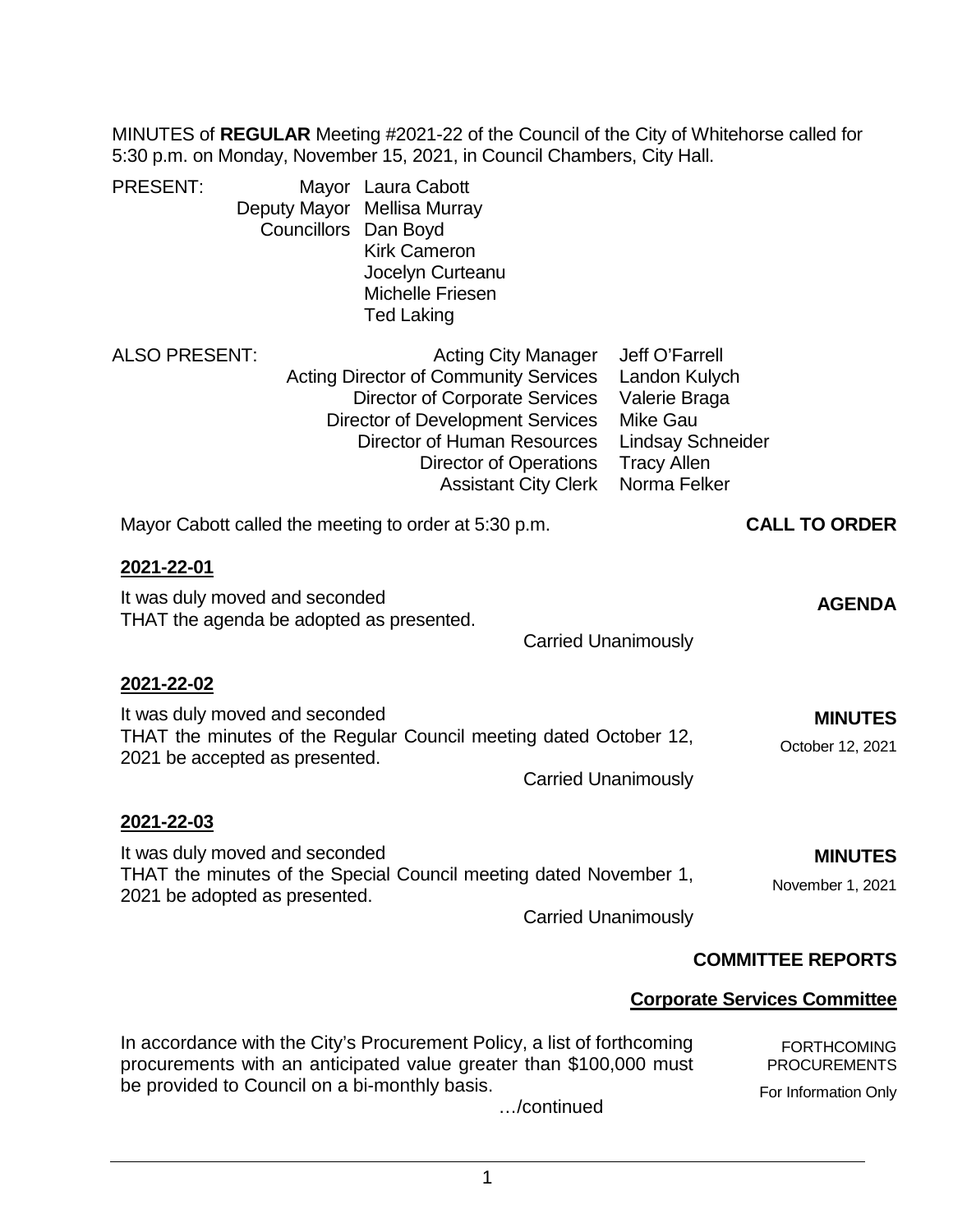2

# *Monday, November 15, 2021 REGULAR COUNCIL MEETING #2021-22*

There are only two items on the current list and the first is renewal of support and maintenance for licensed Microsoft software and systems. The cost is estimated to be approximately \$120,000 per year for a total of \$360,000 over the term. The second item is for construction services to replace a short section of the Marwell sanitary force main pipe between the lift station and the first valve chamber within the facility compound.

There was no report from the City Planning Committee. There was no Report

There was no report from the Development Services Committee. No Report

There was no report from the Operations Committee. There was no report No Report

## **Community Services Committee**

**Development Services Committee**

## **2021-22-04**

It was duly moved and seconded

THAT the allocation of \$54,859.54 for fall Recreation Grants be approved as recommended by the Recreation Grant Task Force; and

THAT any unexpended recreation grants funds, as well as any refunds received prior to year-end, be authorized for re-budgeting in 2022.

| <b>Grant Recipient</b>                                                                                         | <b>Amount</b>            |                                                    |
|----------------------------------------------------------------------------------------------------------------|--------------------------|----------------------------------------------------|
| <b>Arctic Edge Skating Club</b><br><b>Gold Nugget Championships</b>                                            | \$5,850.00               |                                                    |
| Canadian-Filipino Sports Association of Yukon<br><b>Operational Support</b><br><b>Winter Sports Tournament</b> | \$1,100.00<br>\$3,426.00 | <b>FALL RECREATION</b><br><b>GRANT ALLOCATIONS</b> |
| <b>Chickadees Playschool Association</b><br>Programming for Playschool participants                            | \$2,040.00               |                                                    |
| (The) Community Choir of Whitehorse Society<br>Choral Program and Video Production                             | \$5,400.00               |                                                    |
| <b>Granger Community Association</b><br><b>Rink Nets</b>                                                       | \$2,968.54               |                                                    |
| /continued                                                                                                     |                          |                                                    |

FORTHCOMING PROCUREMENTS For Information Only (Continued)

# **City Operations Committee**

**City Planning Committee**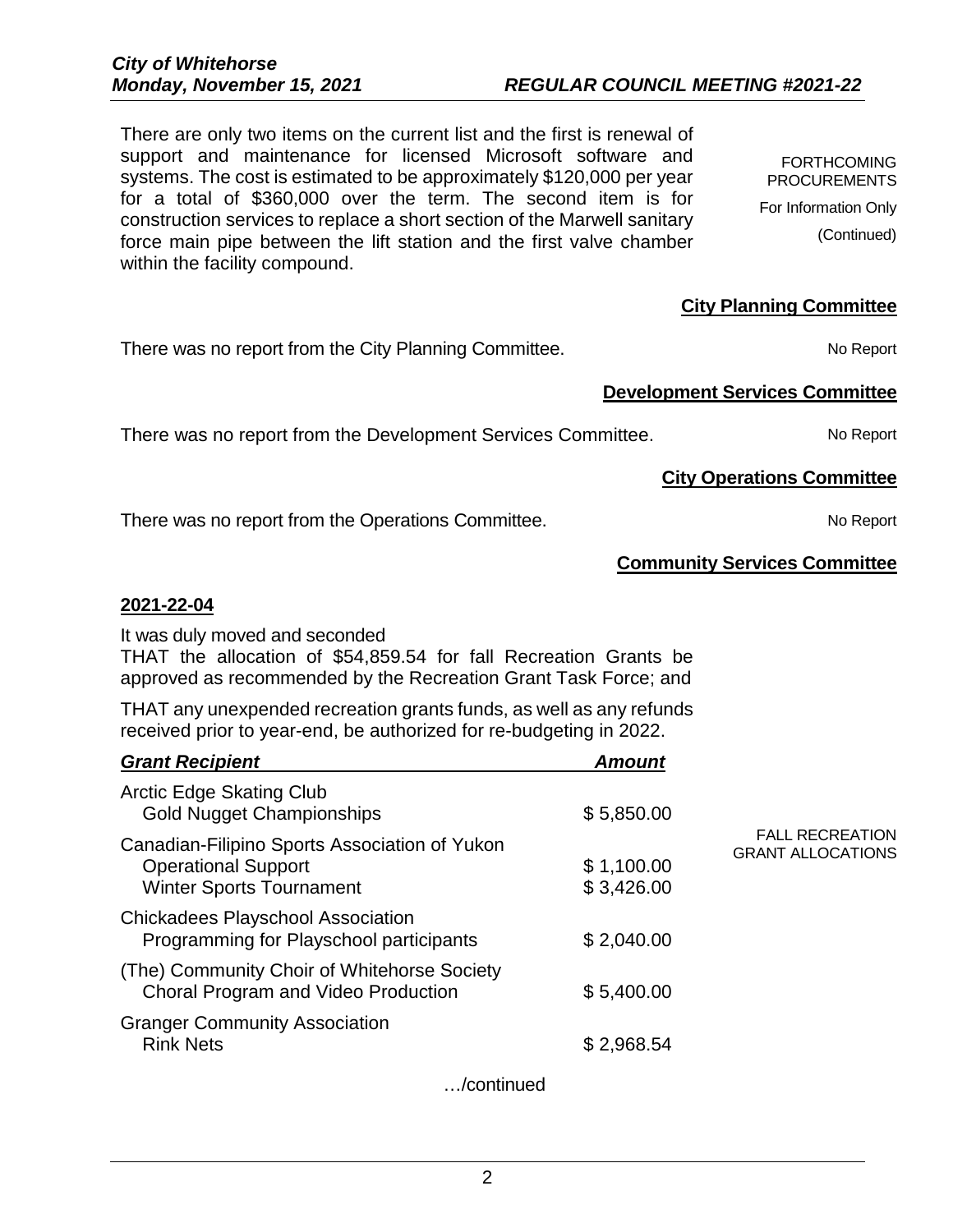## **2021-22-04** (Continued)

| <b>Grant Recipient</b>                                                                               | <b>Amount</b>            |                                                    |
|------------------------------------------------------------------------------------------------------|--------------------------|----------------------------------------------------|
| Japanese Canadian Association of the Yukon<br><b>Minor Equipment</b>                                 | \$3,675.00               |                                                    |
| <b>Larrikin Entertainment</b><br><b>Operational Support</b>                                          | \$1,100.00               |                                                    |
| Learning Disabilities of the Yukon (LDAY)<br>Camp Raven                                              | \$7,000.00               |                                                    |
| <b>Whitehorse Curling Club</b><br><b>Operational Support</b>                                         | \$1,100.00               | <b>FALL RECREATION</b><br><b>GRANT ALLOCATIONS</b> |
| <b>Yukon Arts Society</b><br>Art and Craft Programs<br><b>Operational Support</b>                    | \$7,000.00<br>\$1,100.00 | (Continued)                                        |
| <b>Yukon Film Society</b><br>Keeping Whitehorse Cinema Alive                                         | \$5,000.00               |                                                    |
| <b>Yukon Theatre for Young People</b><br><b>Operational Support</b><br><b>Theatrical Performance</b> | \$1,100.00<br>\$7,000.00 |                                                    |
| Total                                                                                                | \$54.859.54              |                                                    |

Carried Unanimously

Deputy Mayor Murray declared a conflict of interest and left Council Chambers during discussion of the Festival and Special Event Grant allocations for 2022. CONFLICT DECLARED

#### **2021-22-05**

It was duly moved and seconded

THAT the recommendations for Festival and Special Event Grant Fund allocations for events occurring in 2022 be approved, with funding from the 2022 budget.

| <b>Grant Recipient</b>                                                                    | <b>Amount</b> |                                                                         |
|-------------------------------------------------------------------------------------------|---------------|-------------------------------------------------------------------------|
| <b>All-City Band Society</b><br>• Music for a Winter's Eve                                | \$800.00      | <b>FESTIVAL AND</b><br><b>SPECIAL EVENT</b><br><b>GRANT ALLOCATIONS</b> |
| Association franco-yukonnaise<br>• Solstice Saint-Jean                                    | \$1,500.00    |                                                                         |
| Heart of Riverdale Community Centre (The)<br>• CypherFest Street Dance and Music Festival | \$6,000.00    |                                                                         |
|                                                                                           |               |                                                                         |

…/continued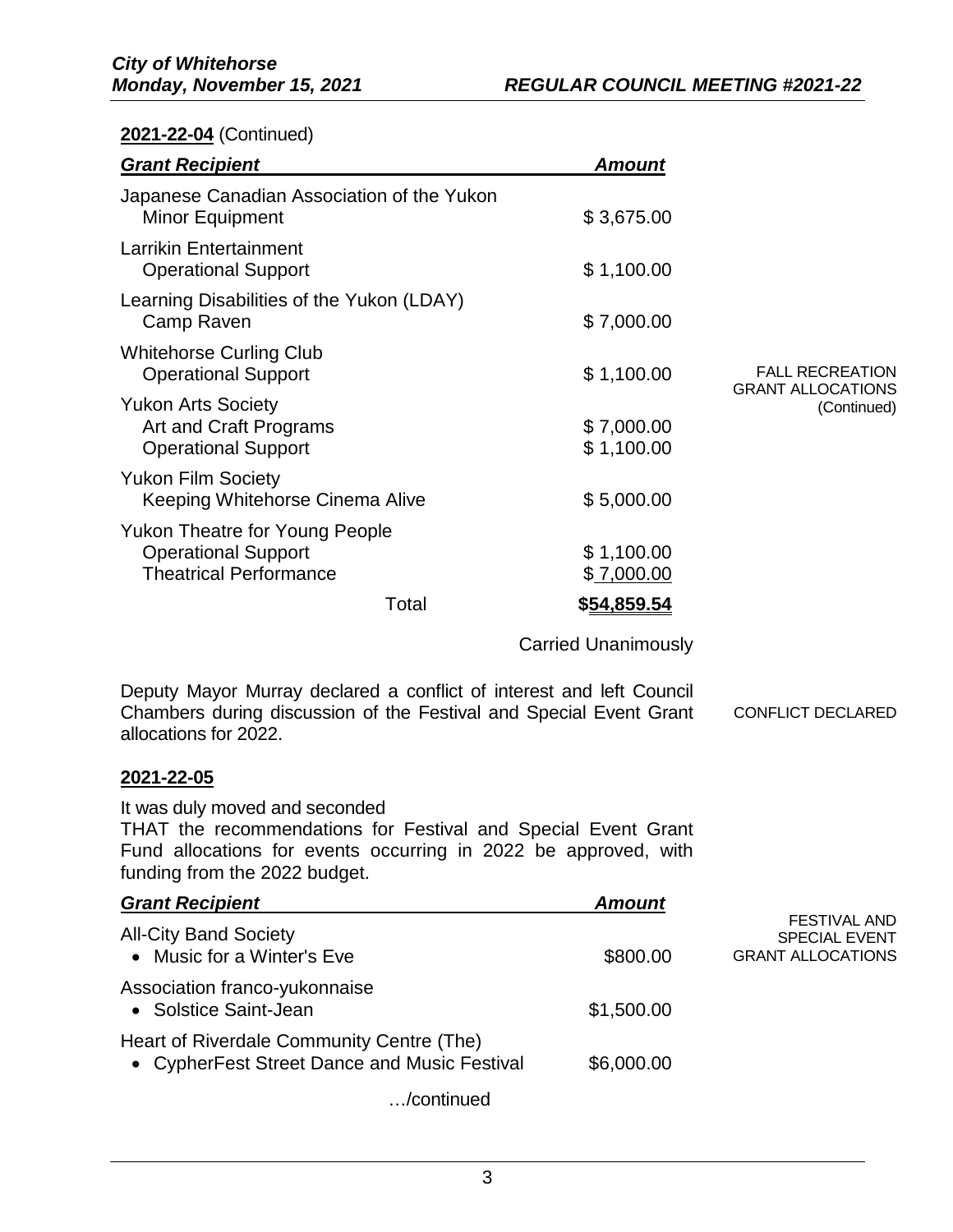**2021-22-05** (Continued)

| \$4,000.00                |                                                                 |
|---------------------------|-----------------------------------------------------------------|
| \$5,000.00<br>\$4,129.71  |                                                                 |
| \$2,500.00                |                                                                 |
| \$1,700.00                |                                                                 |
| \$5,000.00<br>\$5,670.00  | <b>FESTIVAL AND</b>                                             |
| \$1,500.00                | <b>SPECIAL EVENT</b><br><b>GRANT ALLOCATIONS</b><br>(Continued) |
|                           |                                                                 |
| \$6,000.00<br>\$7,216.08  |                                                                 |
|                           |                                                                 |
| \$6,000.00<br>\$5,256.56  |                                                                 |
|                           |                                                                 |
| \$6,000.00<br>\$22,493.58 |                                                                 |
| <u>\$50,000.00</u>        |                                                                 |
| \$44,765.93               |                                                                 |
|                           | \$4,000.00                                                      |

Carried Unanimously

Deputy Mayor Murray returned to Council Chambers. The contract Conflict Over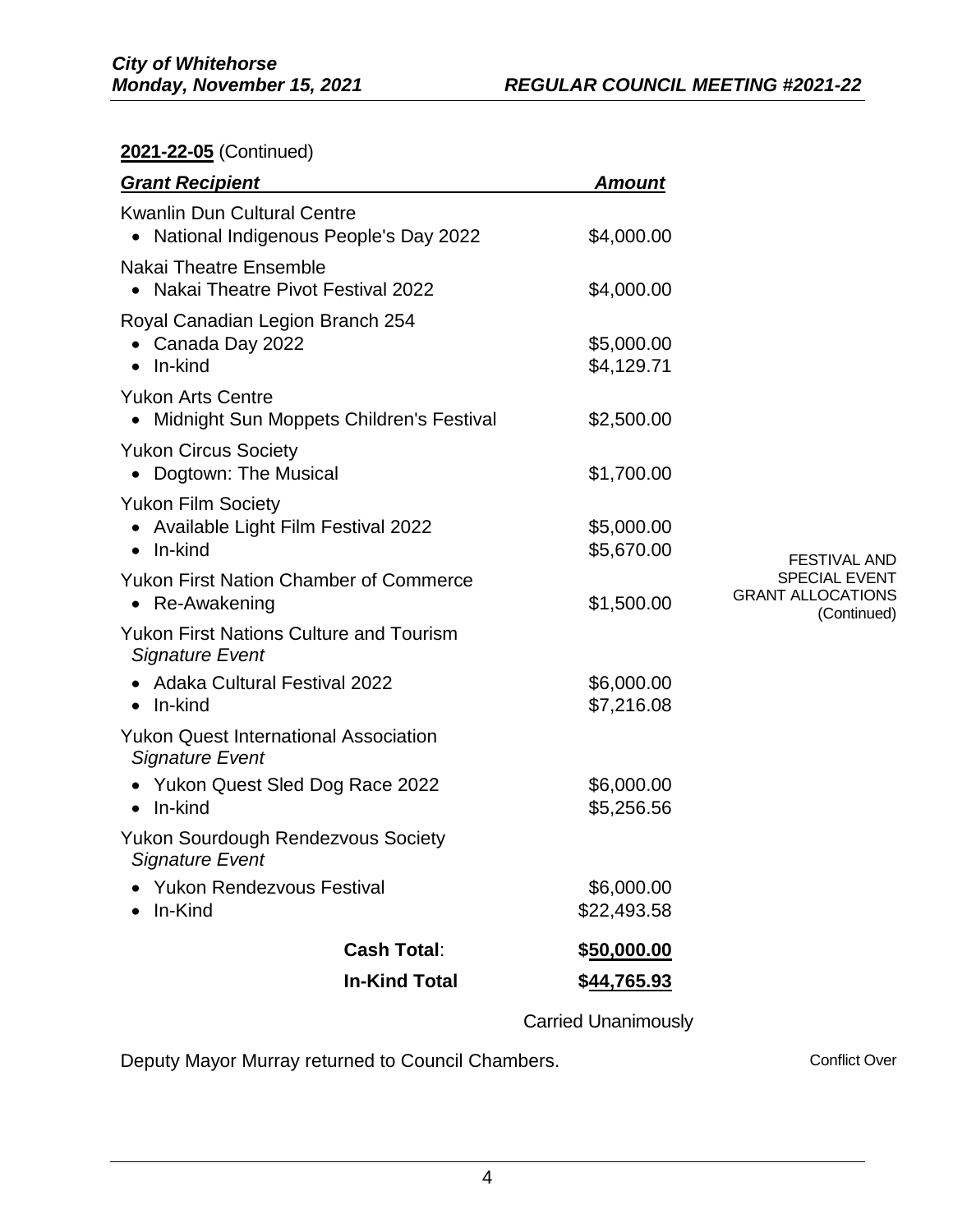5

A Committee member noted the recent tragic events that took place in the Town of Faro, and all members indicated their support for offering a gesture to the community. Administration was asked to provide information about support that previous Councils have offered to communities impacted by tragedy, and to bring forward a formal proposal to the next Council meeting.

RECOGNITION OF TRAGIC EVENTS IN FARO, YUKON For Information Only

# **Public Health and Safety Committee**

## **2021-22-06**

It was duly moved and seconded THAT the 2021 Christmas Food for Fines program be approved; and

THAT a grant not exceeding \$10,000 for parking meter ticket or twohour zone fines issued between December 4<sup>th</sup> and December 11<sup>th</sup> 2021 be approved to the Food Bank and Kaushee's Place as part of the Christmas '*Food for Fines*' program.

Carried Unanimously

A Committee member raised the issue of escalating property crime in the City and noted that a significant consequence is that many citizens do not feel a sense of safety, particularly in the Downtown area.

Administration summarized the measures in place for liaising with the RCMP, and noted that recreation and wellness programs are in place to promote healthy alternatives. It was also noted that crime prevention through urban design is considered with all new development, and development on private property is required to meet design principle guidelines to reduce and prevent crime. However, these measures are not retroactive.

A Committee member pointed out that the Canadian Municipal Network on Crime Prevention and the RCMP both have information on their websites that may be used to assist the City. It may also be valuable to liaise with the Kwanlin Dün First Nation with respect to their community policing program.

Administration advised that if Council makes crime prevention and public safety a strategic priority, more efforts can be directed towards crime prevention and public safety initiatives.

A Council member noted that the report does not indicate intent and asked for assurance that crime prevention and public safety will be considered when Council sets its strategic priorities. The consensus was that the issue would be brought forward during strategic priorities discussions.

CHRISTMAS FOOD FOR FINES PROGRAM

CRIME PREVENTION AND PUBLIC SAFETY

For Information Only

**Discussion**